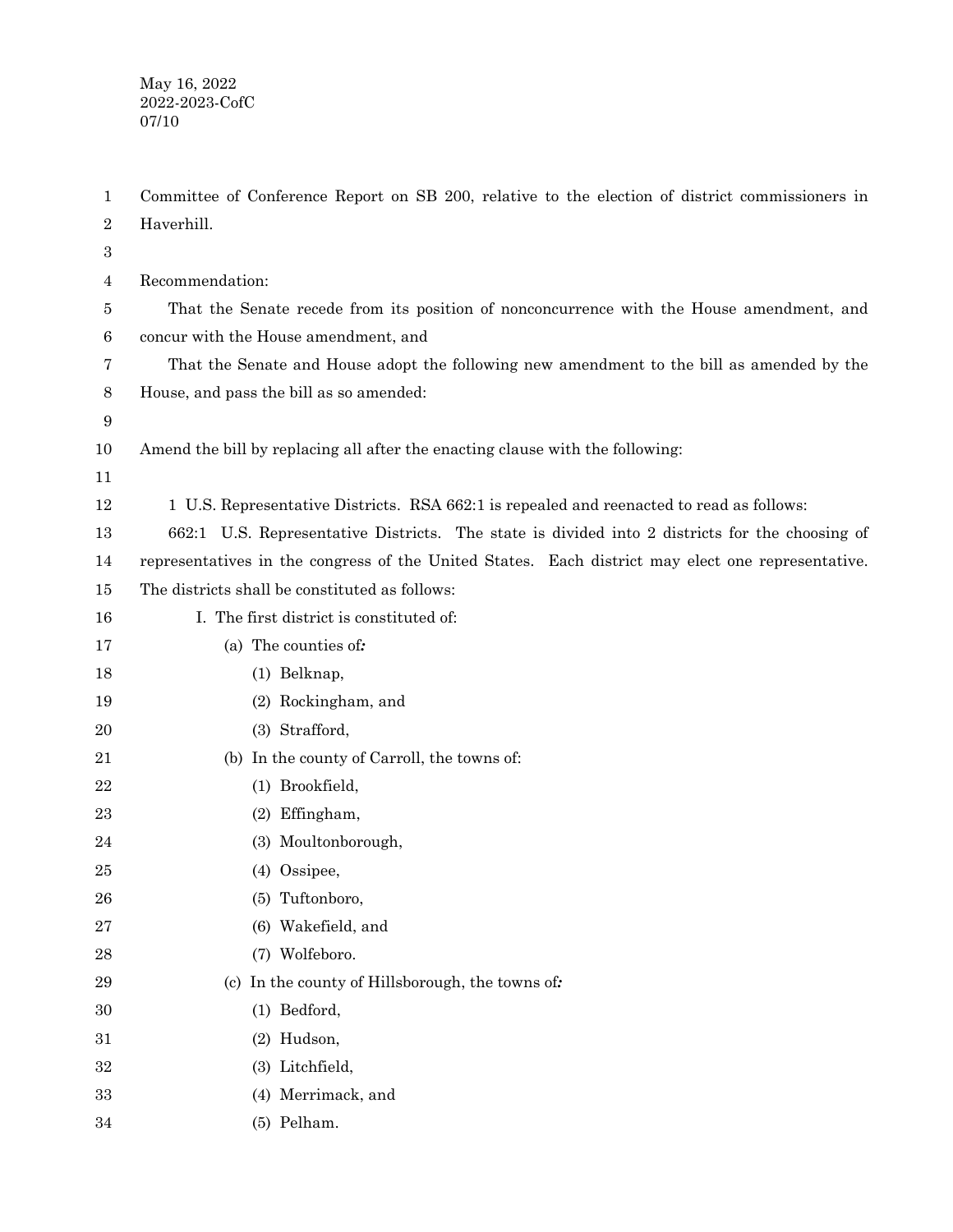## **Committee of Conference Report on SB 200 - Page 2 -**

| $\mathbf 1$    | (d) In the county of Merrimack, the towns and city of:      |
|----------------|-------------------------------------------------------------|
| $\overline{2}$ | (1) Allenstown,                                             |
| 3              | (2) Andover,                                                |
| 4              | (3) Canterbury,                                             |
| 5              | (4) Chichester,                                             |
| 6              | $(5)$ Epsom,                                                |
| 7              | (6) Franklin,                                               |
| 8              | $(7)$ Hill                                                  |
| 9              | (8) Hooksett,                                               |
| 10             | (9) Loudon,                                                 |
| 11             | (10) Northfield, and                                        |
| 12             | (11) Pittsfield.                                            |
| 13             | II. The second district is constituted of:                  |
| 14             | (a) The counties of:                                        |
| 15             | (1) Cheshire,                                               |
| 16             | $(2)$ Coos,                                                 |
| 17             | (3) Grafton, and                                            |
| 18             | (4) Sullivan.                                               |
| 19             | (b) In the county of Carroll, the towns of:                 |
| 20             | (1) Albany,                                                 |
| 21             | (2) Bartlett,                                               |
| 22             | (3) Chatham,                                                |
| 23             | (4) Conway,                                                 |
| 24             | $(5)$ Eaton,                                                |
| 25             | (6) Freedom,                                                |
| 26             | (7) Hale's Location,                                        |
| 27             | (8) Hart's Location,                                        |
| 28             | (9) Jackson,                                                |
| 29             | (10) Madison,                                               |
| 30             | (11) Sandwich, and                                          |
| 31             | (12) Tamworth.                                              |
| 32             | (c) In the county of Hillsborough, the towns and cities of: |
| 33             | (1) Amherst,                                                |
| 34             | (2) Antrim,                                                 |
| 35             | (3) Bennington,                                             |
| 36             | (4) Brookline,                                              |
| 37             | (5) Deering,                                                |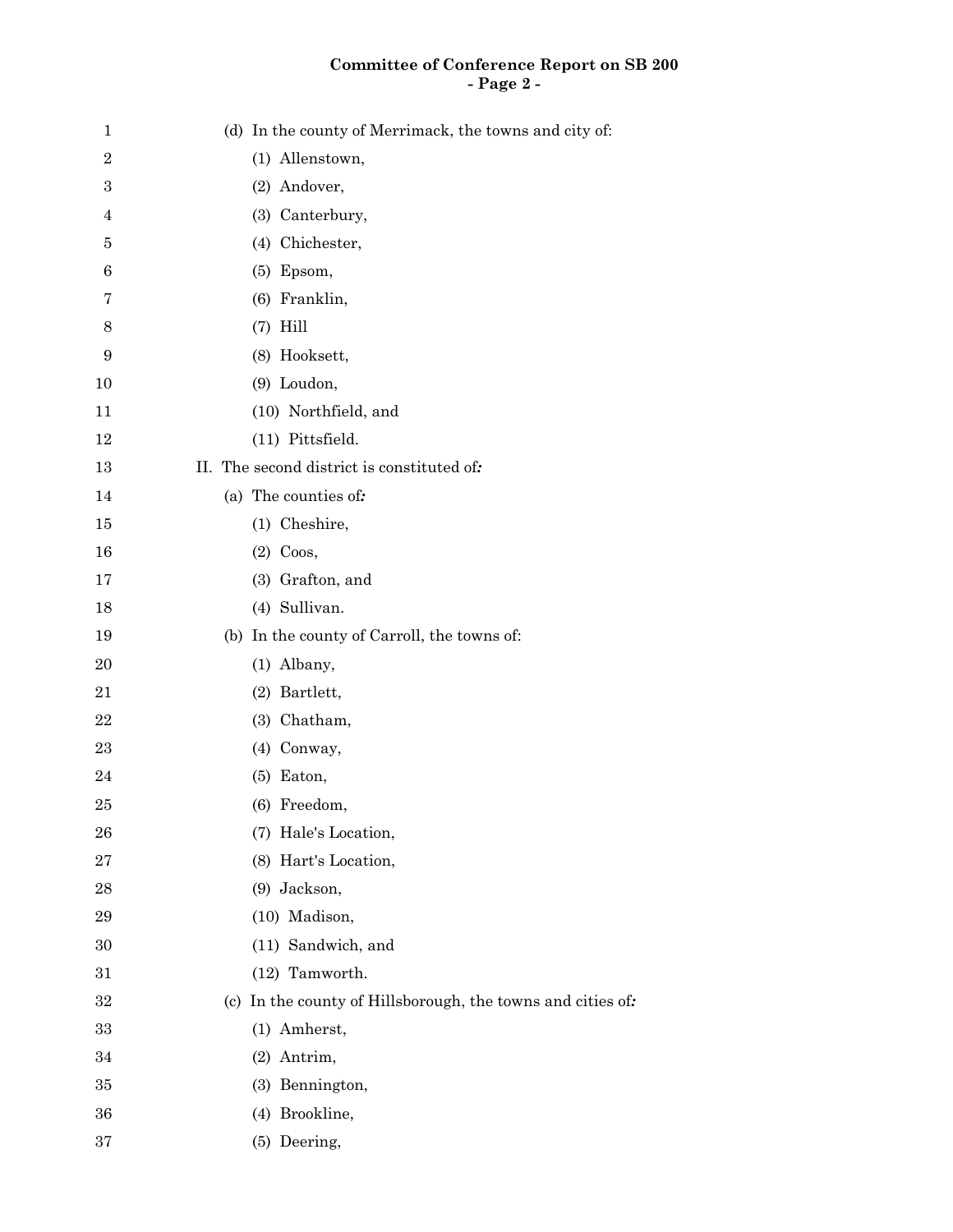## **Committee of Conference Report on SB 200 - Page 3 -**

| $\mathbf{1}$     | (6) Francestown,                                       |
|------------------|--------------------------------------------------------|
| $\sqrt{2}$       | (7) Goffstown,                                         |
| $\,3$            | (8) Greenfield,                                        |
| $\overline{4}$   | (9) Greenville,                                        |
| 5                | (10) Hancock,                                          |
| $\,6$            | (11) Hillsborough,                                     |
| 7                | $(12)$ Hollis,                                         |
| $8\,$            | (13) Lyndeborough,                                     |
| $\boldsymbol{9}$ | (14) Manchester                                        |
| 10               | $(15)$ Mason,                                          |
| 11               | (16) Milford,                                          |
| 12               | (17) Mont Vernon,                                      |
| 13               | (18) Nashua,                                           |
| 14               | (19) New Boston,                                       |
| 15               | (20) New Ipswich,                                      |
| 16               | (21) Peterborough,                                     |
| 17               | $(22)$ Sharon,                                         |
| 18               | (23) Temple,                                           |
| 19               | (24) Weare,                                            |
| 20               | $(25)$ Wilton, and                                     |
| 21               | (26) Windsor.                                          |
| 22               | (d) In the county of Merrimack, the towns and city of: |
| 23               | (1) Boscawen,                                          |
| 24               | $(2)$ Bow,                                             |
| 25               | (3) Bradford,                                          |
| 26               | (4) Concord,                                           |
| $\sqrt{27}$      | (5) Danbury,                                           |
| 28               | (6) Dunbarton,                                         |
| 29               | Henniker,<br>(7)                                       |
| $30\,$           | Hopkinton,<br>(8)                                      |
| 31               | (9) New London,                                        |
| $32\,$           | (10) Newbury,                                          |
| 33               | (11) Pembroke,                                         |
| 34               | (12) Salisbury,                                        |
| $35\,$           | $(13)$ Sutton,                                         |
| 36               | (14) Warner,                                           |
| 37               | (15) Webster, and                                      |